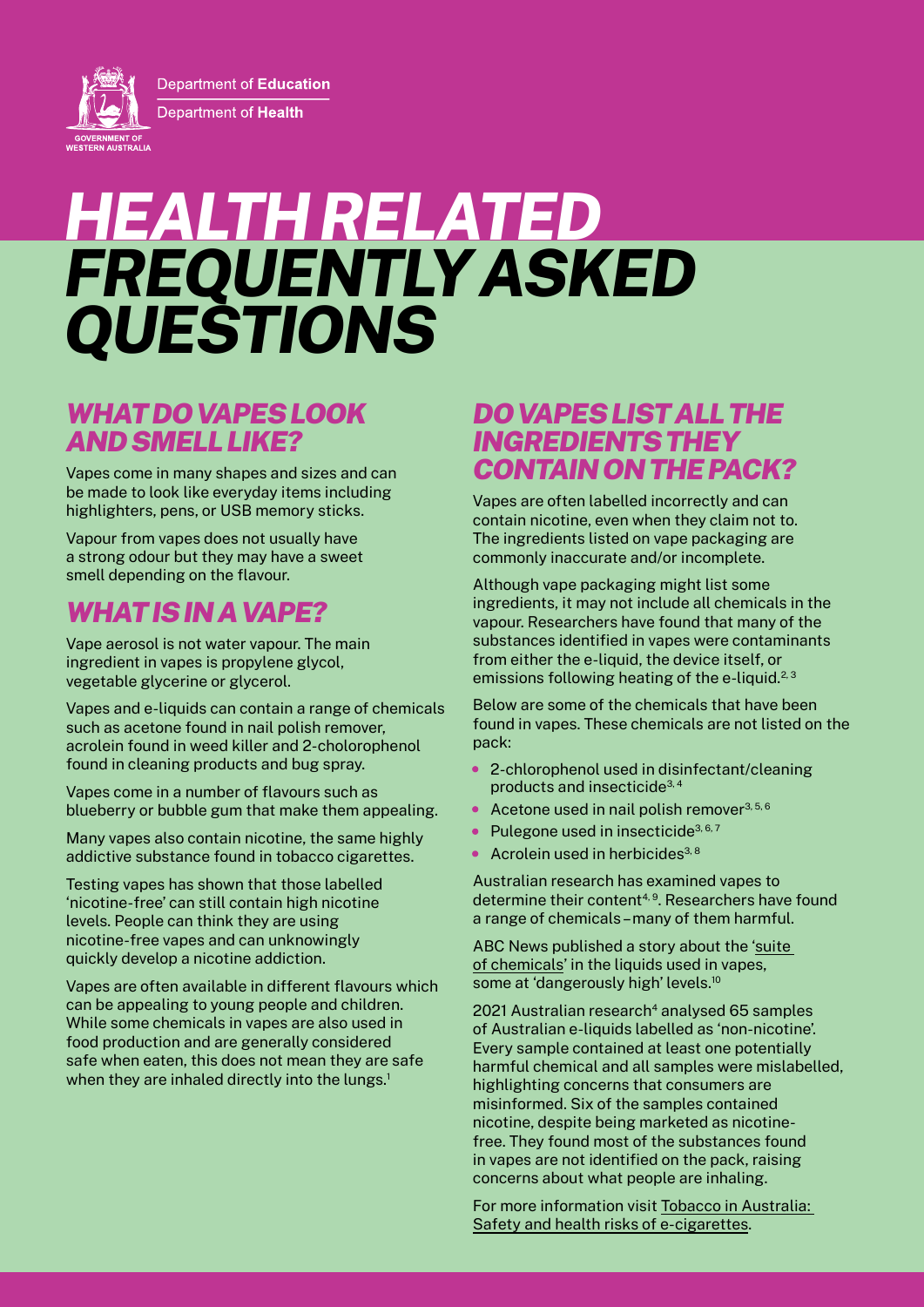# *HOW BIG IS THE PROBLEM?*

As you may be aware, the uptake of vaping by young people is increasing. Research shows that in WA, 13.5% of school students aged 12 to 17 years have tried an e-cigarette. Of those who had tried 2 out of 3 (66%) had not used one in the last 30 days. Young people who vape are 3 times as likely to take up smoking cigarettes.<sup>21</sup>

#### *WHAT ARE THE SHORT-TERM RISKS OF YOUNG PEOPLE WHO VAPE?*

Short-term health effects of vaping include nausea, vomiting, mouth and airway irritation, chest pain and palpitations.12

Vaping can increase the odds of being diagnosed with asthma.<sup>13</sup>

Nicotine vapes can weaken the immune system.14

Regular nicotine use can also worsen stress and anxiety and can make you more susceptible to depressive symptoms.14 Conversely, quitting nicotine can lead to reduced stress, anxiety and depression.15

## *WHAT IS NICOTINE POISONING?*

Too much nicotine from vapes can cause nicotine poisoning. Symptoms can vary, but can include sweating, racing heart rate and increased blood pressure, shaking and vomiting.

If you think someone has been poisoned by liquid nicotine, please call the WA Poisons Information Centre on **13 11 26** immediately or **000** if it is an emergency. For more information see the WA Poisons Information Centre.

#### *WHAT ARE THE LONG-TERM HEALTH RISKS FOR YOUNG PEOPLE WHO VAPE?*

Vapes can contain cancer-causing agents, toxins, heavy metals, and very fine particles that can cause adverse health effects.<sup>1</sup>

Vaping can have harmful, life-long impacts, especially on young people's growing brains and bodies.

Vapes can contain high levels of nicotine. Adolescence is a critical period for brain development and exposure to nicotine can have long-term health consequences, impacting memory, attention and learning.16

Even vapes that do not contain nicotine are still not safe and can have negative, longlasting health outcomes for young people.<sup>17</sup>

#### *DO PEOPLE WHO USE VAPES GO ONTO USE TOBACCO CIGARETTES?*

Most adults who smoke cigarettes became addicted to nicotine as teenagers.<sup>18</sup>

Nicotine is highly addictive and research suggests that young people can become more easily addicted to nicotine than adults.19

Research indicates that young people who vape may be three times as likely to go on to use regular cigarettes.20, 17

# *WHAT CAN YOU DO AS A PARENT OR CARER?*

There are ways you can help protect your children from vaping:

- Whether you suspect your child is vaping or not, take the time to talk to them about it and help them understand all of the risks. It is never too late to have the conversation.
- Try to start the conversation with your child in a relaxed easy-going way, perhaps taking the cue from around you, a note from school, a news story about vaping, or seeing people vaping on the street.
- If your child is vaping, encourage them to stop and let them know that help is available and you are there for them.
- Learn about the different types of vapes available and the risks associated with using these products.
- Set a good example by being tobacco or vape free.
- If you suspect someone is selling vapes or e-cigarettes and their components, you can report it to the Department of Health by emailing [TobaccoPolicy@health.wa.gov.au](mailto:TobaccoPolicy%40health.wa.gov.au?subject=)